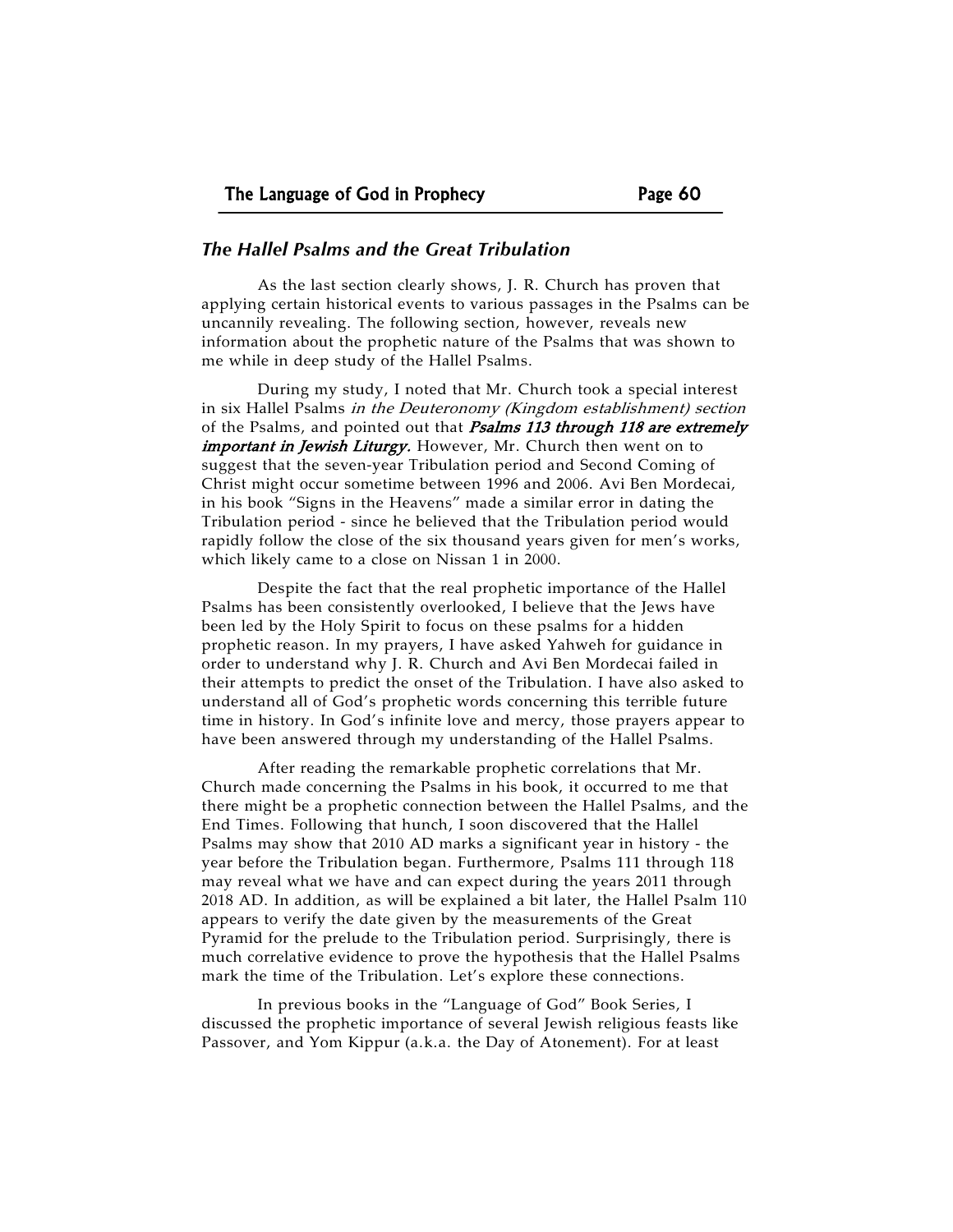three millenniums, the Jewish people have read six special Psalms in connection with these feasts. These are called the Hallel Psalms or Songs of Praise, since "Hallel" is the Hebrew word meaning "praise." The six Praise Psalms are Psalms 113, 114, 115, 116, 117, and 118. In addition, Psalm 136 was occasionally added to these six - thereby making seven Hallel Psalms - the same number as years in the Tribulation period. Psalm 136 is called the Great Hallel, and is similar in structure to Psalm 118. Incidentally, Hallel Psalms 118 and 136 are the hymns that Yahshua and his apostles likely sang after celebrating the Passover -on the eve of Yahshua's arrest and crucifixion (Matthew 26:30; Mark 14:26).

In his book about the Psalms, J. R. Church made the observation that Psalms 111 and 112 appear to belong grouped together with the other Psalms in the Praise, or Hallel section. The Jews, however, see only Psalms 113 through 118 as true Praise Psalms. Nonetheless, like Psalm 113 and 117, Psalm 111 and 112 begin with the phrase: "Praise be to Yahweh" or "Hallelu-Yah!" Adding Psalms 111 and 112 to Psalms 113 through 117 makes a group of seven psalms - just as Psalm 113 through 118, and Psalm 136 do. Based on the prophetic visions of the prophet Daniel, seven years appear to be prophetically allotted for the Tribulation. It therefore is not likely to be a mere coincidence that there are also *seven* Hallel Psalms, or nine if Psalms 111 and 112 are counted. As already shown through the Chanukiah patterns running through the New Testament, and as will be shown in regard to the Great Pyramid in Chapter Five, nine is also related to the Church Age, and is a significant End Times number.

Adding fuel to my belief that the Hallel Psalms have an End Time prophetic application, it is interesting to note that Hallel Psalm 117 is the center chapter of the Bible. In the King James Version of the Bible, exactly 594 chapters precede Psalm 117, and 594 chapters follow it. Incidentally, Psalm 117 is also the shortest chapter in the Bible, containing only two verses. When I discovered this, I remembered Yahshua's prophecy in Matthew 24:22 about the terrible outpouring of Yah's Wrath during the Great Tribulation.

Since Psalm 117 relates to the year 2017, I asked myself: Is it possible that, when Yahshua said, "unless those days were shortened, no flesh would be saved," His words were purposely chosen to indicate that those days to be cut short are connected to the shortest Psalm in the Bible? If so, could "those days" occur during or before the year 2017? If so, then could the first Hallel Psalm - Psalm 113 – herald the beginning of certain events in the Great Tribulation in the year 2013? Though this possibility intrigued me, more proof was needed before it could be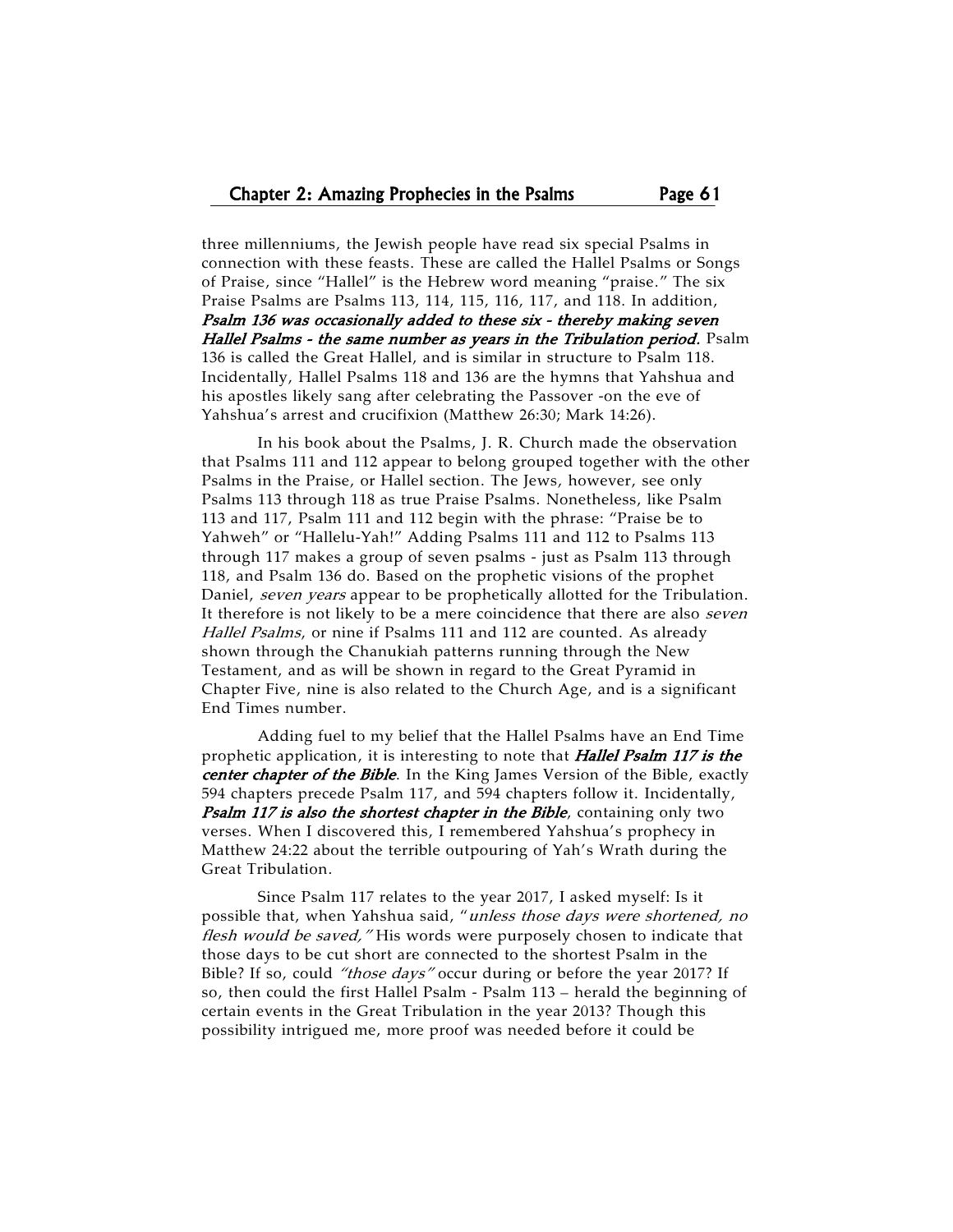entertained as correct. The biggest problem with my proposed theory was the numbers. If equated to years, Psalm 113 through 117 added up to only five years. So, though I'd discovered something important, I was missing a significant part of the puzzle. I therefore continued to study the Psalms, and read whatever explained their importance, and usage in Jewish Liturgy.

Over time, I made some remarkable discoveries about the Hallel Psalms and several of the Psalms before and after them that helped me to make the following deductions. First of all, since Psalm 117 suggests a correlation with Yahshua's prophecy that the Great Tribulation will be mercifully shortened, it likely pertains to the end of the Great Tribulation. If so, Psalm 113 can't be the Psalm relating to the beginning of the Tribulation. Rather, Psalm 111 is the seventh Psalm before Psalm 117. Therefore, there should be some internal evidence that Psalm 111 prophetically marks the beginning of the Tribulation period.

As the first of the traditional Hallel Psalms, Psalm 113 begins with the joyful phrase "Hallelu-Yah," as do Psalms 111 and 112. Yet this shout for joy does not appear again in the Hallel Psalms until the opening of Psalm 117, the shortest of the Psalms. Psalm 111 and 112 therefore appear to be overlooked Hallel Psalms that the Jews should have included with Psalms 113 through 117. In support of this idea, though only one verse in Psalms 111 and 112 directly identifies them with the End Times, they both contain other clues to their true importance - but only if you know where to look! However, even before I discovered the hidden truths in Psalms 111 and 112, I discovered another hidden truth surrounding Psalms 110 and 118. Let me explain what I found.

Though there seemed to be little to identify Psalm 111 with the Tribulation period at first, significant imagery pertaining to the Tribulation can be found in the Psalm immediately preceding it: Psalm 110! In fact, all seven verses of Psalm 110 give a clear indication that it relates to Yahshua, the outpouring of His wrath in the Tribulation, and the establishment of His Millennial Kingdom. In fact, its seven verses may apply to each of the seven years of the Tribulation! Since studies revealed in other parts of this book point to the year 2010 as the possible year *before* the Tribulation period begins, it seems significant that several important passages of the New Testament quote from Psalm 110, as when Yahshua indicated that He was greater than any son of David. In this regard, note that in the opening line of Psalm 110, King David identifies the Father as "Yahweh," and His Son Yahshua as "Adonai:"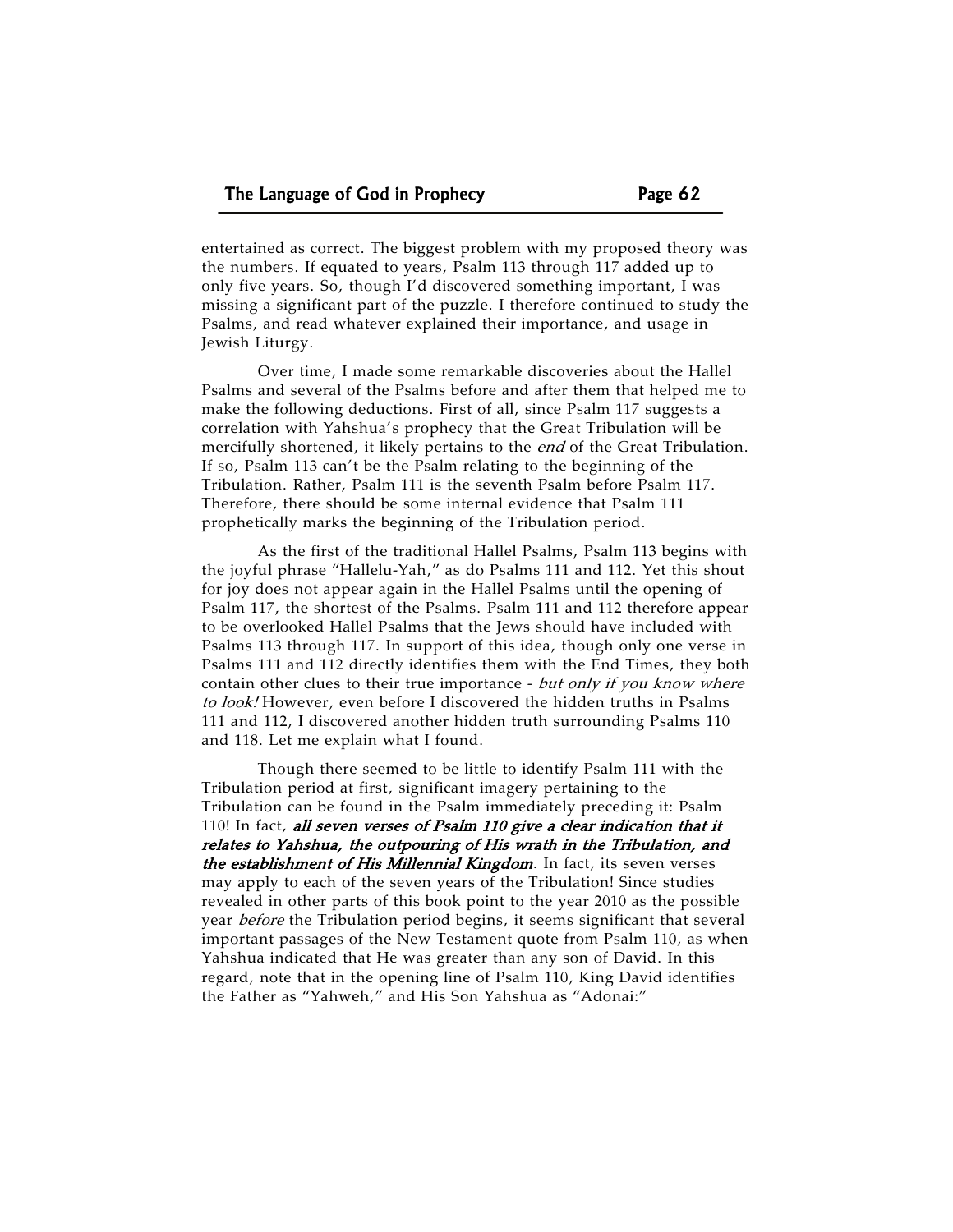"The LORD (Yahweh) says to my Lord (Adonai): 'Sit at my right hand until I make your enemies a footstool for your feet.' " - Psalm 110:1 (NIV)

This Old Testament passage corresponds to the following passages in the New Testament, where Christ is teaching His disciples:

"'What do you think about the Christ? Whose son is he?' 'The son of David,' they replied. He said to them, 'How is it then that David, speaking by the Spirit, calls him 'Lord' (Adonai)? For he says, "The Lord (Yahweh) said to my Lord (Adonai): 'Sit at my right hand until I put your enemies under your feet.'" If then David calls him 'Lord,' (Adonai) how can he be his son?" - Matthew 22:42-45 (NIV)

In Psalm 110, it is therefore God the Father in verse 4 who calls His Son (i.e. Adonai) "a priest forever, in the order of Melchizedek" in verse 5. Furthermore, Yahweh proclaims that it is Yahshua as "Adonai" who sits at the Father's "right hand:"

"The LORD (Yahweh) has sworn and will not change his mind: 'You are a priest forever, in the order of Melchizedek.' The Lord (Adonai) is at your right hand; he will crush kings on the day of his wrath." - Psalm 110:4-5 (NIV)

This Old Testament passage corresponds to the following line in the New Testament:

 "And he says in another place, "You are a priest forever, in the order of Melchizedek." - Hebrews 5:6 (NIV)

Throughout the New Testament, Yahshua is referred to as "the Lord," which is most-likely a reference to His role as "Adonai." King David's use of the word "Adonai" to identify Christ suggests that the apostles and disciples were not calling Yahshua "Lord," but "Adonai," which means "Master" in Hebrew. After all, as vigorous students of the Bible, these great men of faith were all likely familiar with David's use of the term to identify God's Son. The above correlations with the New Testament are therefore remarkable proof that Psalm 110 was important prophetically as it relates to Yahshua's deity and purpose. In addition, the passages quoted respectively refer to the Tribulation period and the Millennial Rule of Yahshua! In fact, all of Psalm 110 alludes to events spoken of in the Book of Revelation that will occur during the Tribulation. This is especially true of the following verses:

"The LORD (Yahweh) will extend your (i.e. Yahshua's) mighty scepter from Zion; you will rule in the midst of your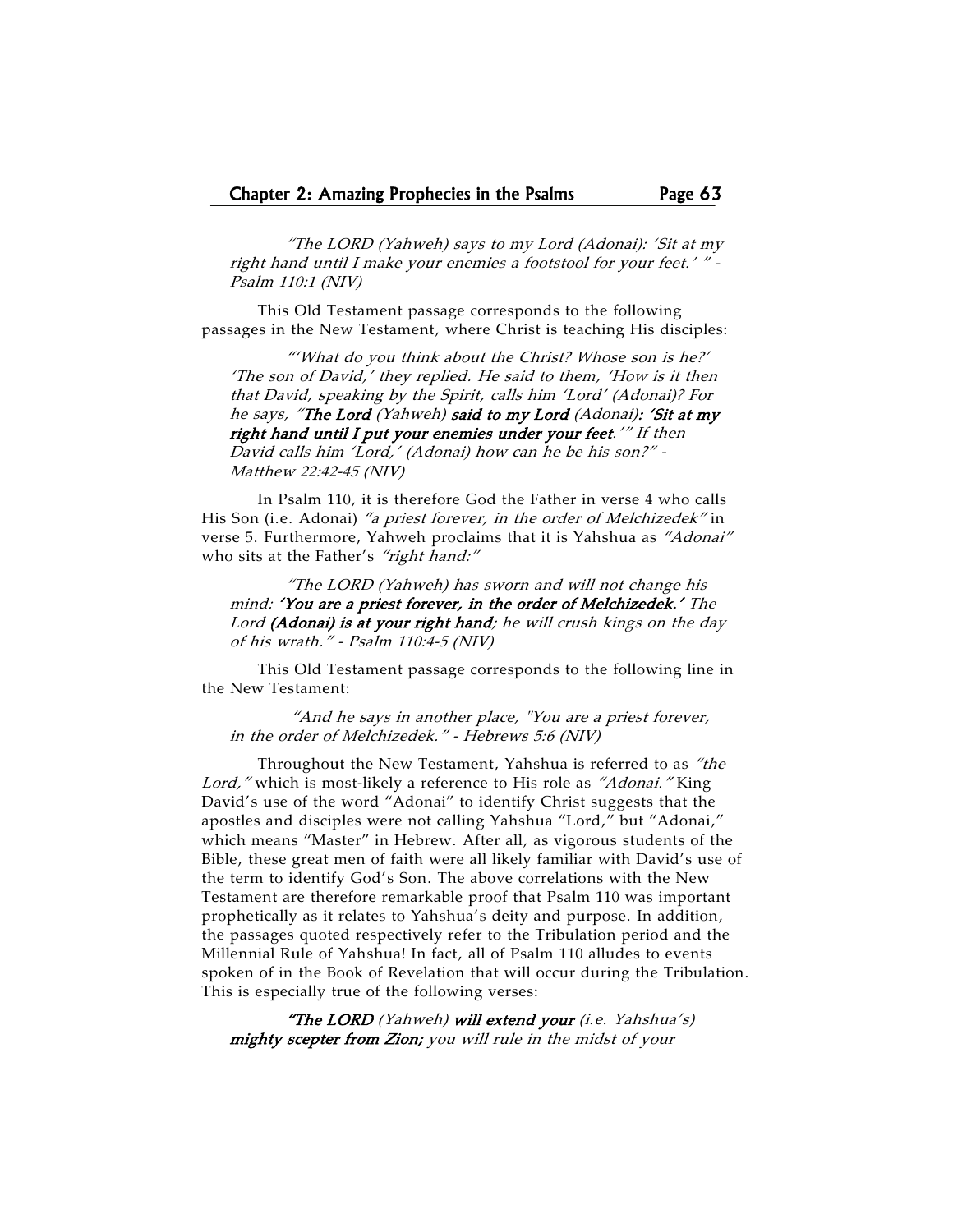enemies. Your troops will be willing on your day of battle. Arrayed in holy majesty, from the womb of the dawn you will receive the dew of your youth. The Lord (Adonai - a.k.a. Yahshua) is at your  $(i.e.$  Yahweh's) right hand; he will crush kings on the day of his wrath. He will judge the nations, heaping up the dead and crushing the rulers of the whole earth." - Psalm 110: 2-3, 5-6 (NIV)

I have added interpretations into the above Scripture (and in others throughout this book series) in parentheses. These parenthesized additions give clues to the correct reading of various Scriptures. This was done because, when translated from Hebrew into English, many Scriptures lose their power to teach accurately - as is the case with the portion of Psalm 110 just quoted, which is even harder to understand in older Bible translations. Psalm 110 has become difficult to interpret because the translators sadly fail to distinguish between the many different words in Hebrew and Aramaic for "Lord."

Now that the true meaning of this passage has been restored, Psalm 110 clearly appears to be telling us that Yahweh has given Yahshua the scepter with which Yahshua will rule the Earth after He conquers His enemies. When Yahshua, our "Adonai" comes to conquer the world, and destroy the wicked upon the Earth, His eager army of saints will be with Him. Together with Yahshua, they will help annihilate all those who oppose Yahshua's Rule. Although not a verbatim quote like in the previous cases, a section in Revelation corresponds with these verses in Psalm 110 that describe Yahshua as a conquering King. These are:

"Now I saw heaven opened, and behold, a white horse. And He who sat on him was called Faithful and True, and in righteousness He judges and makes war…" - Rev. 19:11

"And the armies in heaven, clothed in fine linen… followed Him on white horses. 15 Now out of His mouth goes a sharp sword, that with it He should strike the nations. And He Himself will rule them with a rod of iron. (quoted from Psalm 2:9, and also stated in Rev. 2:27 and Rev. 12:5). He Himself treads the winepress of the fierceness and wrath of Almighty God. 16 And He has on His robe… a name written: KING OF KINGS AND LORD OF LORDS." - Rev. 19:14-16

 "…The beast and the kings of the earth and their armies gathered together to make war against the rider on the horse and his army. But the beast was captured, and… the false prophet who had performed the miraculous signs on his behalf. With these signs he had deluded those who had received the mark of the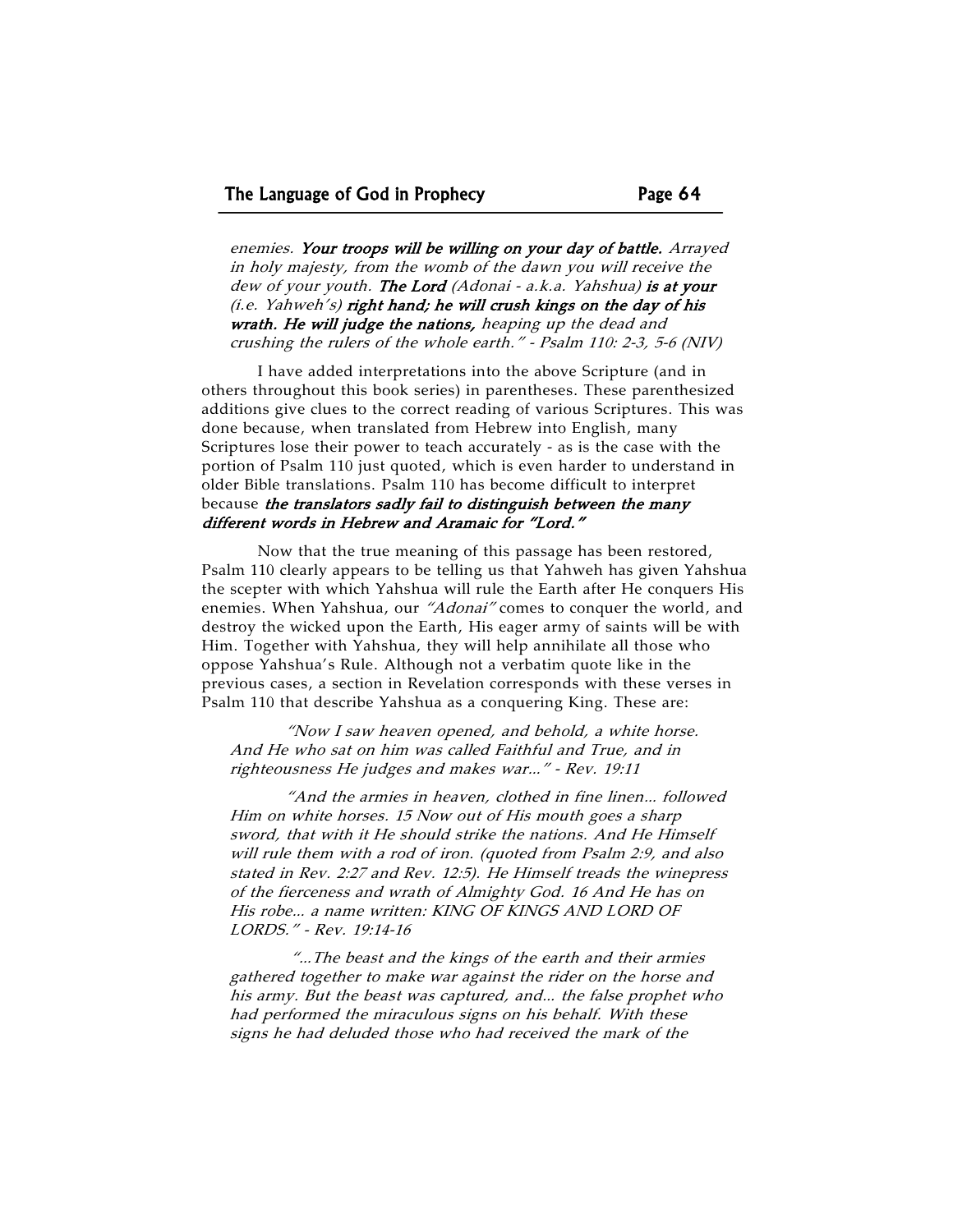beast…. The two… were thrown alive into the fiery lake of burning sulfur. The rest… were killed with the sword that came out of the mouth of the rider on the horse..." - Rev. 19:19-21 (NIV)

The preceding portions of the Book of Revelation correlate remarkably well with Psalm 110's references to Yahshua's Second Coming in Wrath. In these passages, Yahshua wields a sword that comes out of His mouth. This has obvious allegorical significance. First, it tells us that Yahshua is the Word of God, whose uttered words will be miraculously carried out. Yahshua therefore wields the only true magic – the magic that comes from being in love with, and joyfully doing the good and perfect Will of Yahshua's Father.

As I studied the Hallel Psalms, more clues helped me draw various conclusions concerning one of them. This key Psalm is the last of the Hallel Psalms. It is Psalm 118, which immediately follows Psalm 117 the Psalm that may mark the End of the Great Tribulation. In Psalm 118, we find a passage that identifies Christ as "the stone the builders (i.e. Israel) rejected:"

"The stone the builders rejected has become the capstone; the LORD (Yahweh) has done this, and it is marvelous in our eyes." - Psalm 118:22-23 (NIV)

Yahshua quoted this very passage from Psalm 118 in defense of Himself against the Jewish leaders of His day. These leaders in the Jewish community were convinced that Yahshua's claims to be the Messiah were false. In retaliation, Yahshua stated that, though they rejected Him, Yahshua would one day become the "capstone" (i.e. King) of the world. Then Yahshua told them this parable:

"He (Father Yahweh, the owner of the vineyard) had one left to send, a son (Yahshua), whom he loved. He sent him last…, saying, 'They will respect my son.' But the tenants said to one another, 'This is the heir. Come, let's kill him, and the inheritance will be ours.' So they (the Jews)… killed him, and threw him out of the vineyard (Jerusalem)."

"What then will the owner of the vineyard do? He will come and kill those tenants (the Jews) and give the vineyard to others (the Gentiles). Haven't you read...: 'The stone the builders rejected has become the capstone; the Lord (Yahweh) has done this, and it is marvelous in our eyes'? Then they (the Jewish leaders) looked for a way to arrest him because… he had spoken the parable against them. But they were afraid of the crowd; so they… went away." - Mark 12:6-12 (NIV)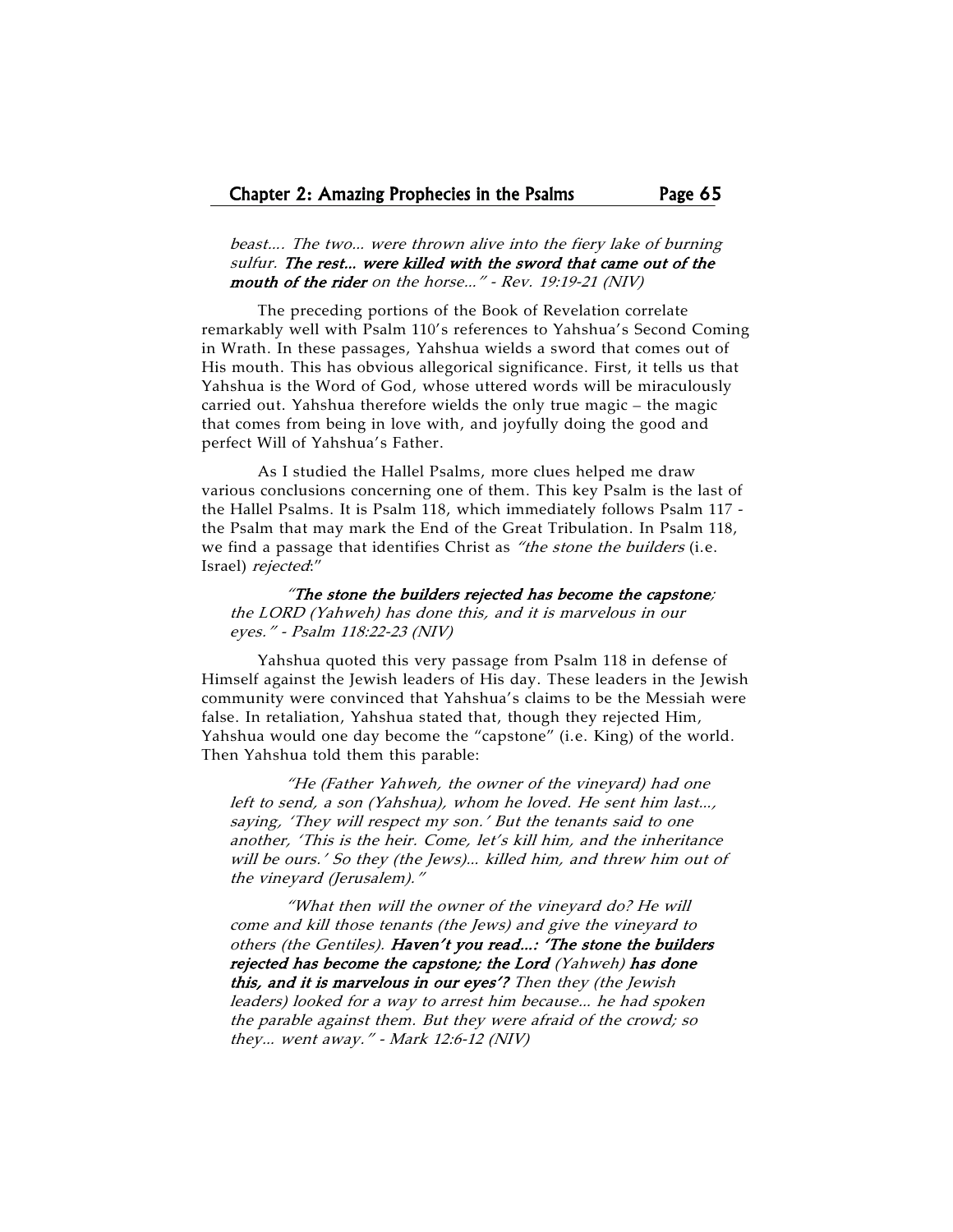The quotation in Verse 10 of the preceding Scripture is taken verbatim from Psalm 118. God's Holy Name "Yahweh" occurs twentyseven times in Psalm 118's twenty-nine verses. This Psalm therefore loudly proclaims that it is the *holy Name of Yahweh* that delivers us from evil. In effect, it implies that the people Yahweh delivers from evil know His holy Name, and *freely call upon that Name* in prayer and praise. Psalm 118 refers to Yahshua's Millennial Rule. Hence, Yahshua will become the symbolic capstone of the Great Pyramid, or Pillar of Enoch, which is a temple/altar that represents Him, and His Blood Covenant cut with mankind on Calvary. The Pillar of Enoch will therefore likely be restored to its former glory during Yahshua's Millennial Kingdom.

Incidentally, Psalm 118 falls after Psalm 117. Psalm 117 corresponds to 2017 AD - the year that may signal the *end* of the Great Tribulation. The King of Israel was meant to lead in the recitation of Psalm 118 with a gathering of Israelites who responded by reciting portions of the same Psalm. Psalm 118 was written and first recited by King David, whose life foreshadowed Christ's Second Coming. I therefore believe that Yahshua Himself led in reciting this Psalm with His apostles on the night of the Last Supper on the eve of Passover (Matthew 26:30). I also believe that Yahshua will be the final and everlasting King of Israel who will lead His saints in reciting this Psalm of praise, and that this event will occur immediately after the Great Tribulation - in 2018 AD - the first year of Christ's Millennial Rule.

As the Psalm representing the first year of the Millennial Kingdom, Psalm 118 is singled out by being specially placed in the Book of Psalms. It falls between the shortest Psalm: Psalm 117, and the longest Psalm of Praise in the Bible: Psalm 119. Psalm 119 is the longest Psalm, and hence the longest of the eight *acrostic* Psalms. Along with Psalms 9, 10, 25, 34, 37, 111, 112, and 114, Psalm 119 has verses ordered into groups beginning with consecutive letters of the Hebrew alphabet. This method of arranging some Psalms marks them as alphabetic acrostics However, Psalm 119 holds the unique distinction of having stanzas representing all twenty-two letters of the Hebrew alphabet, whereas the other acrostic Psalms are missing verses for one or more letters.

If you count the Psalms numbered as acrostics above, you may find that there are nine instead of eight. This is because, though our modern Bibles show Psalms 9 and 10 as separate, they are related in the Hebrew Scriptures - like two stanzas of the same acrostic poem. Prophetically, they represent the years 1909 and 1910. However, these years shared events in Jewish history that overlapped, making them one in theme. In fact, though all of the Psalms relate to specific years, they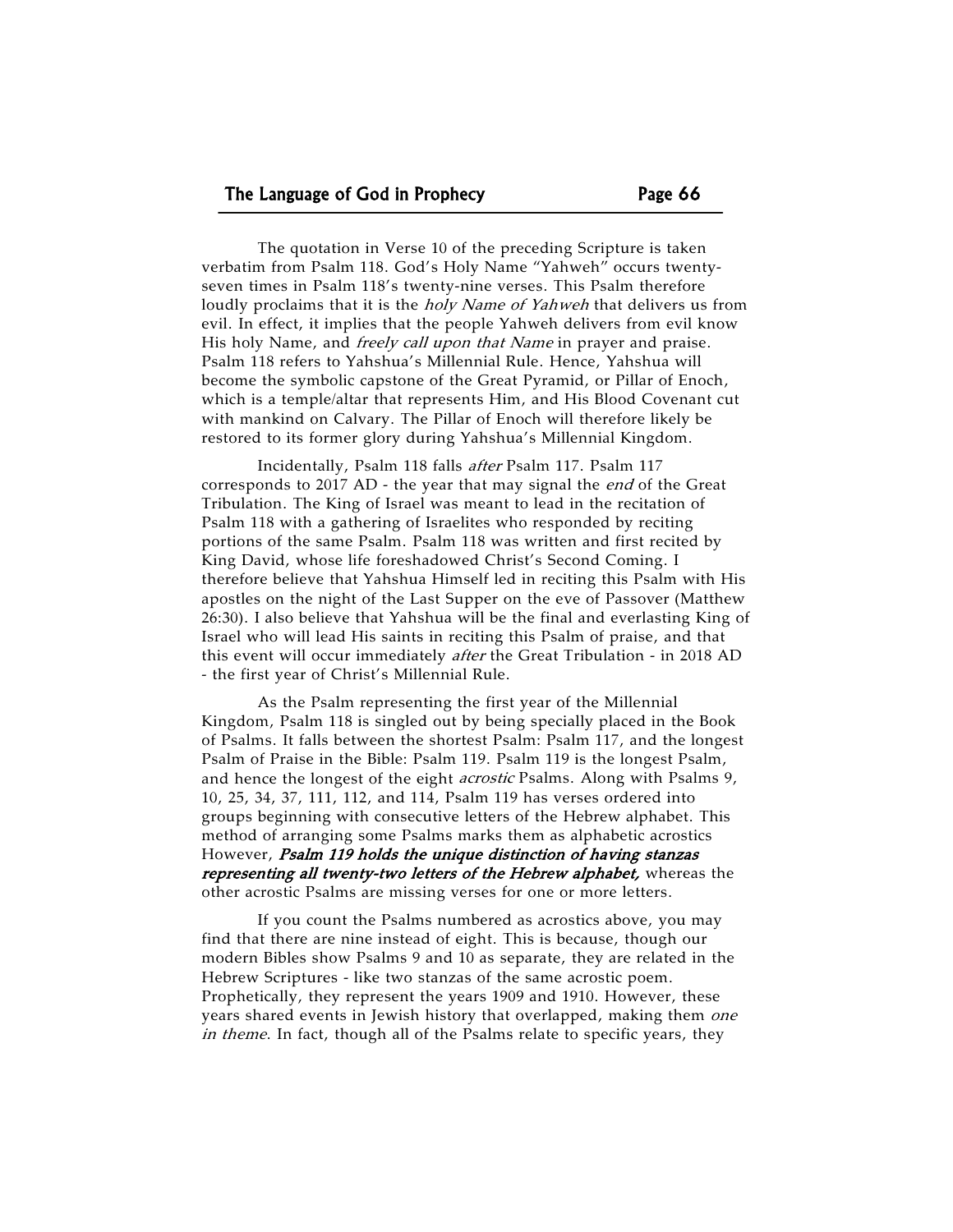may seem to be speaking of some years in hindsight. That is because the Jewish year is reckoned differently than our own. As shown in the Appendix, the Jews have two calendars, with their civil year generally beginning in September and their sacred year generally beginning in April.

According to J. R. Church in his fascinating book "Hidden Prophecies in the Psalms," the fact that seven of the eight acrostic Psalms do not represent the complete Hebrew alphabet is highly significant. As mentioned earlier, these incomplete acrostics imply that humanity needs more spiritual understanding, and more of a hunger for righteousness. This is partly because letters are what we use to record human knowledge, and missing letters imply that our knowledge is incomplete. Is it possible, however, that these incomplete acrostics also imply that Yahshua's work is not yet done, and more prophecies have yet to be fulfilled? If this is so, then the fact that Psalm 119 is the only complete acrostic Psalm suggests that it marks the point where the prophecies in the Psalms about Yahshua - and the events leading up to the establishment of His Kingdom on Earth - will be completed by the year 2019!

J. R. Church pointed out that Psalm 119 is not only the longest Psalm, but also the longest chapter in the Bible! It has 176 verses divided into groups of eight - making twenty-two stanzas representing each letter of the Hebrew alphabet. This dividing of the twenty-two verses into eight groups indicates that eternity and perfection, which are signified by the number eight, are being alluded to. In addition, Mr. Church noted that Psalm 119 emphasizes the Hebrew word "Debarim," or "Word," which refers to the Word of God. To the Jews, this Word is contained in the Scriptures, and in the decrees God uttered by His prophets and teachers. But, due to the opening verses of the Gospel of John, Christians call the Messiah the Word of God:

## "In the beginning was the Word, and the Word was with God, and the Word was God. He was in the beginning with God." - John 1:1-2

The word "Debarim" appears in Psalm 119 no less than forty-two times, and 42 is a number divisible by 6, which is the number of man, and 7, the number of God's Rest. Since Yahshua was fully man and fully God - as well as the Word of God - this is highly significant! It means that Psalm 119 is the signature Psalm of psalms - the Psalm that fully glorifies, and totally focuses on the spiritual importance of our Messiah. Therefore, in Psalm 119, Yahshua's eternal nature, and perfect purpose are fully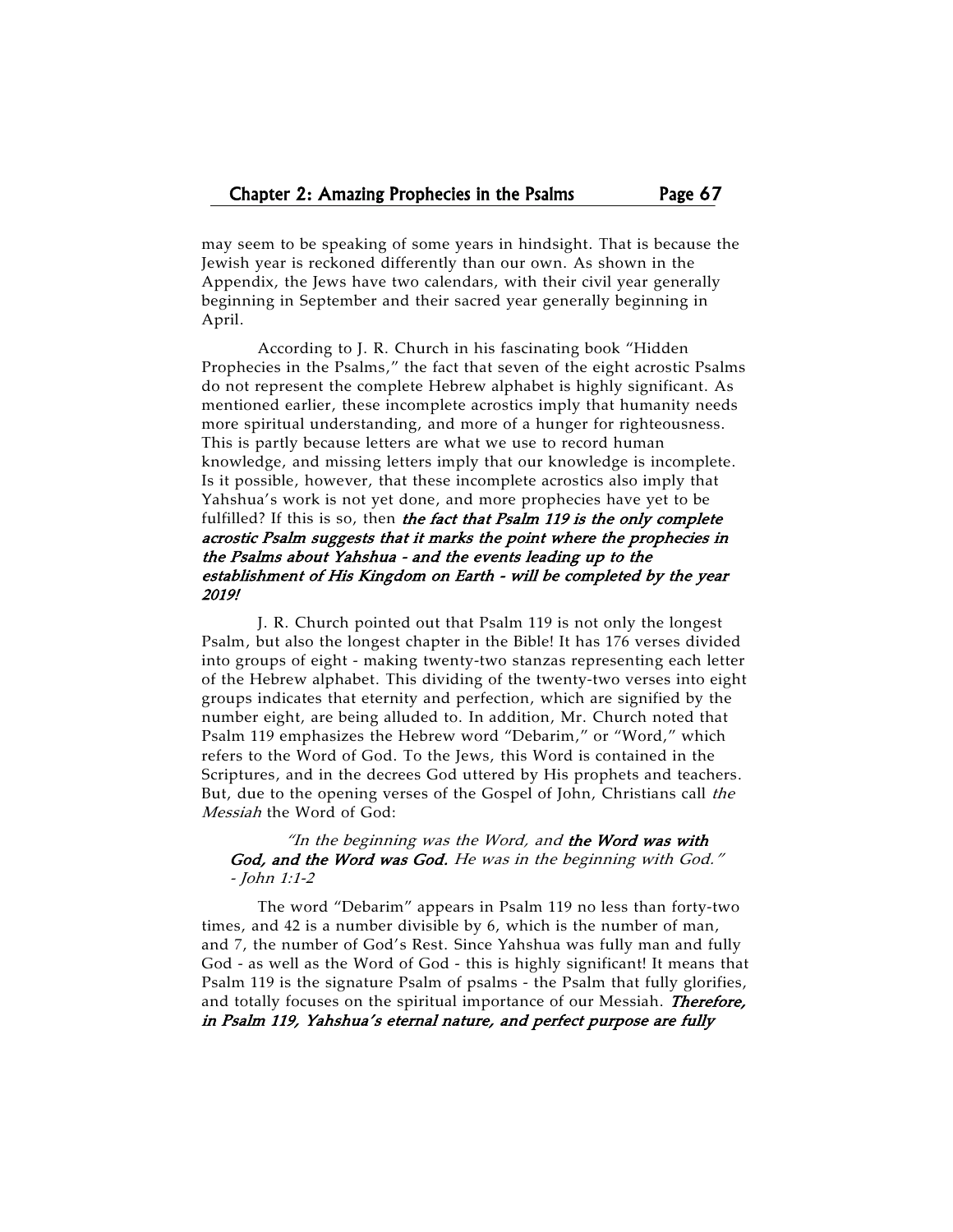revealed. Here are just a few of the more significant verses in this Psalm that mention God's Word as found in, and through Yahshua:

"How can a young man cleanse his way? By taking heed according to Your word. With my whole heart I have sought You; Oh, let me not wander from Your commandments! Your word I have hidden in my heart, that I might not sin against You!" … "I will delight myself in Your statutes; I will not forget Your word. Deal bountifully with Your servant, that I may live and keep Your word." … "You have dealt well with Your servant, O LORD (Yahweh), according to Your word. Teach me good judgment and knowledge, for I believe Your commandments. Before I was afflicted I went astray, but now I keep Your word." - Psalm 119:9-11, 16-17, 65-67

The fact that Psalm 111, the Psalm that may mark the beginning of the Tribulation period, and Psalm 112 are acrostics like Psalm 119 also has great prophetic significance. What significance they have, however, cannot really be seen until they are examined in Hebrew. In my case, an interlinear Bible made the difference! Features of these Psalms that were lost to me in English translations suddenly became obvious. So, though the meaning of the words in Psalm 111's stanzas do not tell us much about its importance in End Time events, it became apparent to me that Psalm 111 is an acrostic that is missing stanzas for certain Hebrew letters. In fact, Psalm 111 and 112 are both missing the same number of letters, and both contain exactly the same number of verses: 10. Therefore, out of the twenty-two letters in the Hebrew alphabet, they are both missing twelve letters. The ten Hebrew letters that Psalms 111 and 112 begin their verses with are Aleph (A), Gimel (G), Hey (H), Zayin (Z), Tet (T), Kaf (Ch), Mem (M), Samech (S), Pey (P), and Reysh (R).

Applying the Language of God, the ten letters represented in Psalms 111 and 112 may signify that these psalms are being addressed to the Ten Lost Tribes of Israel. Representatives of these Ten Tribes are scattered among the nations today, and many still will be when the Antichrist takes control of the world. The twelve missing letters also tell us something profound. They indicate that the people who are like the first twelve righteous patriarchs from Adam and the twelve righteous Apostles of Christ (including Paul) *will be missing* from the world scene. The fact that twelve of the twenty-two letters are missing implies that the people who represent these letters will have been taken to Heaven to enjoy the Wedding Supper of the Lamb!

Since each letter in the Hebrew alphabet has an allegorical meaning - as well as a numerical and sound value - the actual letters that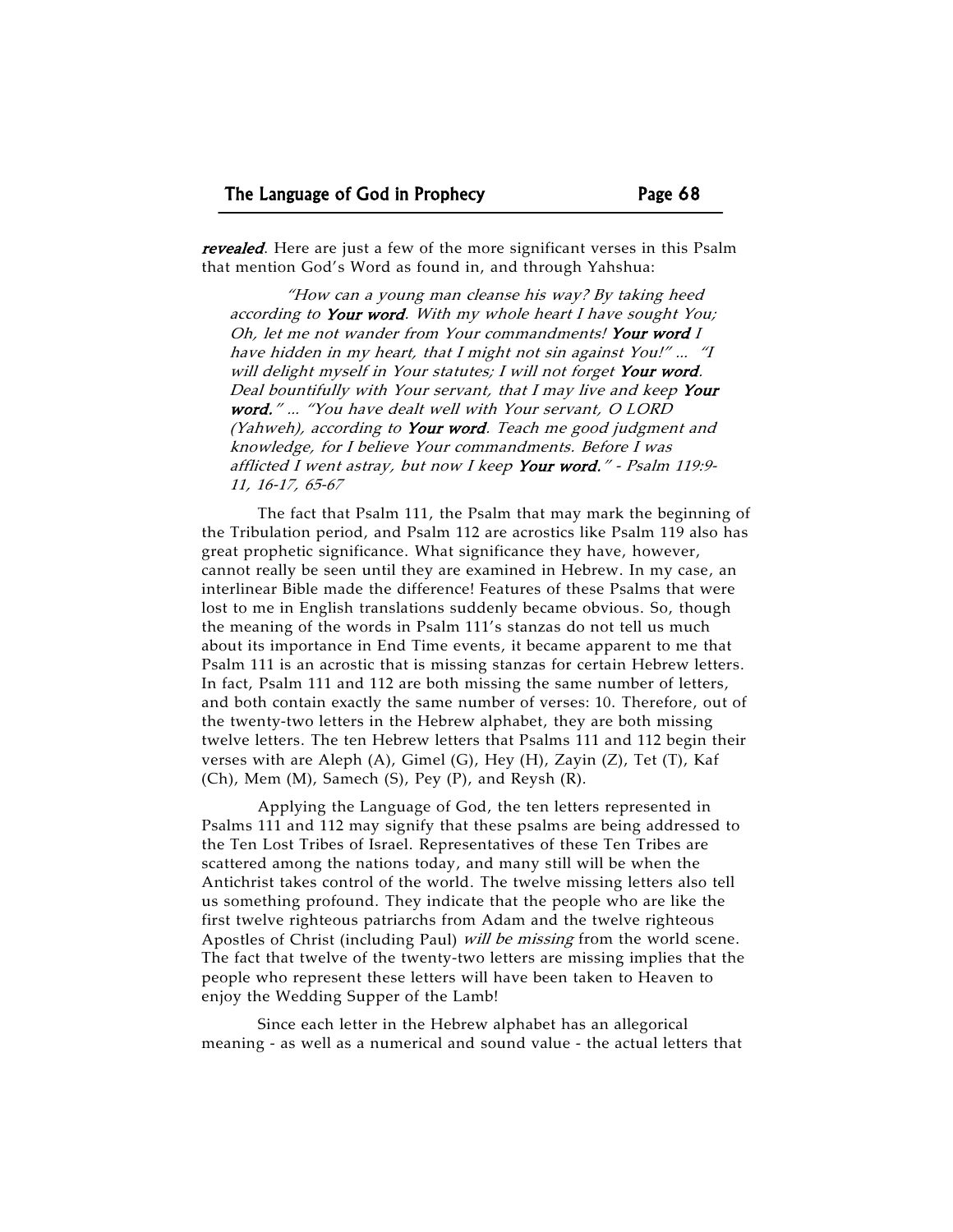are present and missing might be able to tell us something even more significant. However, my knowledge of Hebrew is too limited to explore this direction of thought at the present time. I therefore hope that someone with a greater knowledge of Hebrew will explore the possible prophetic ramifications of the missing and included letters in these acrostics, and will share their findings with others such as myself. To that end, I welcome all insights and comments from my readers, and have provided my email address at the beginning of this book - so that those interested in sharing their ideas may contact me.

Now that we've discussed a bit more about the importance of Psalm 111 as the first Psalm marking the Tribulation period, let's take a closer look at Psalm 118, the final Tribulation Psalm. As already noted, Psalm 118 falls between the shortest and longest chapters of the Bible. It therefore appears that Psalm 118 was made to intentionally stand out from the rest of the Hallel Psalms. Could it be because Psalm 118 is announcing a formal ceremony that will be held here on Earth after the Great Tribulation? Could it stand for the time when Yahshua will be crowned as King of kings? Yahshua is, after all, "the stone that the builders rejected." In Psalm 118, this rejected stone now becomes the glorified capstone, or cornerstone (Psalm 118:21-22).

Yahshua quoted from Psalm 118 in the Gospels of Matthew and Mark, referring to Himself as the Capstone. However, before He did so, Yahshua first told His Jewish audience that they would be killed, and the vineyard (Jerusalem) would be given to others (Mark 12:6-9). Approximately forty years later, this part of Yahshua's prophecy came true. In 70 AD, the Romans sacked, and utterly destroyed Jerusalem - as well as Herod's Temple. This also fulfilled Daniel's prophecy:

"After the sixty-two 'sevens,' the Anointed One (Messiah or Christ) will be cut off and will have nothing. The people of the ruler who will come will destroy the city and the sanctuary. The end will come like a flood: War will continue until the end, and desolations have been decreed. He will confirm a Covenant with many for one 'seven.' In the middle of the 'seven' he will put an end to sacrifice and offering. And on a wing [of the temple] he will set up an abomination that causes desolation, until the end that is decreed is poured out on him." - Daniel 9:26-27 (NIV)

In the preceding Scripture, the prophet Daniel told of the first destruction of Jerusalem. Yahshua is "the Anointed One" that Daniel speaks of, and He was cut off, or killed on Calvary. Later, the Roman Emperor Vespasian broke a treaty with the Jews, and set up an image of himself in the Temple built to Yahweh. This led the Jews to revolt, and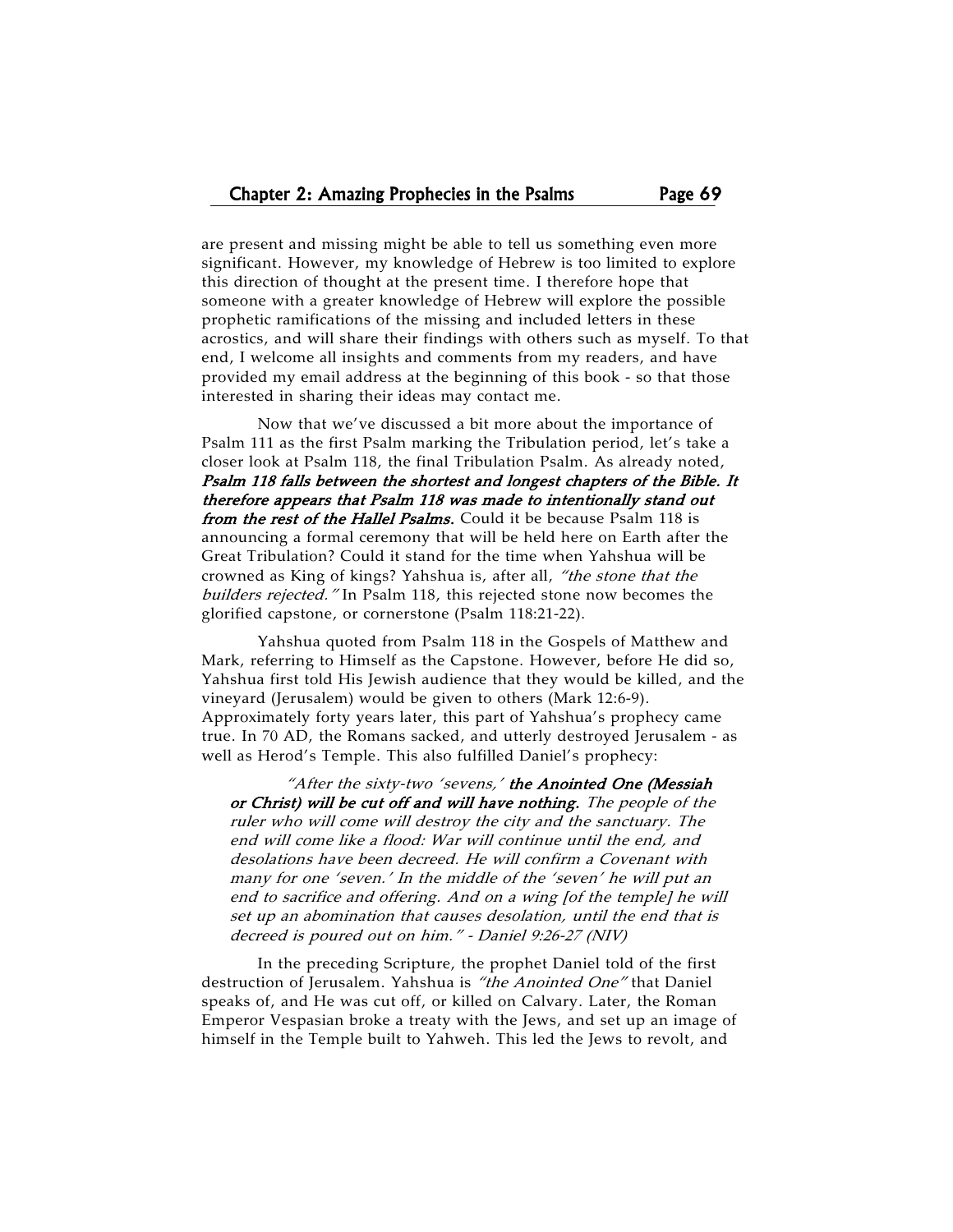consequently led the Romans to surround and destroy both Jerusalem, and the Temple in 70 AD.

As alluded to earlier, however, this prophecy is expected to find its second fulfillment in history. Many believe that this Scripture refers to events during the Great Tribulation, when the Antichrist will break a treaty with Israel, and the city of Jerusalem will again be invaded. Indeed, though Israel and Jerusalem are now in the possession of a thriving community of Jews, they are literally surrounded by their enemies on every side. Therefore, the possibility that Jerusalem will be occupied by her enemies, and will face imminent destruction is an everpresent reality.

In Matthew's Gospel, Yahshua quoted from Psalm 118 in between delivering two End Time parables. As in other places in the Bible, this suggests that an interval of time will pass between the End Time events that each parable prophetically refers to. After delivering the Parable of the Vineyard, Yahshua quoted from Psalm 118's passage about "the stone the builders rejected" (Matthew 21:33-44). Yahshua is that rejected stone. Nonetheless, as will be shown in Chapters Three, Four, and Five, Yahshua is the rejected stone that will one day become the symbolic capstone of the Pillar of Enoch, which represents a temple to Yah symbolically made up of all believers.

After quoting from Psalm 118, Yahshua prophesied about what it meant:

"And whoever falls on this stone will be broken; but on whomever it falls, it will grind him to powder." – Matthew 21:44

Here, Yahshua was stating that He is the Stone that makes men stumble, and the Stone that will crush the wicked on the Day of Yah's Wrath. Yahshua was therefore referring to events during the Great Tribulation, when Yahshua will destroy those who reject Him and who murder His followers.

Yahshua prophesied about these same events at the end of the Parable of the Vineyard, both in regard to the Jews in 70 AD, and in regard to the Tribulation period. After prophesying about the meaning of the rejected stone, Yahshua delivered the Parable of the Wedding Banquet. Since it comes after the Parable of the Vineyard, it speaks of events that would unfold after the first destruction of Jerusalem.

As was shown in Book Two, the Parable of the Wedding Banquet speaks of Yahshua's Wedding to His Bride, the True Church. It prophetically indicates that the original banquet guests were the Jewish